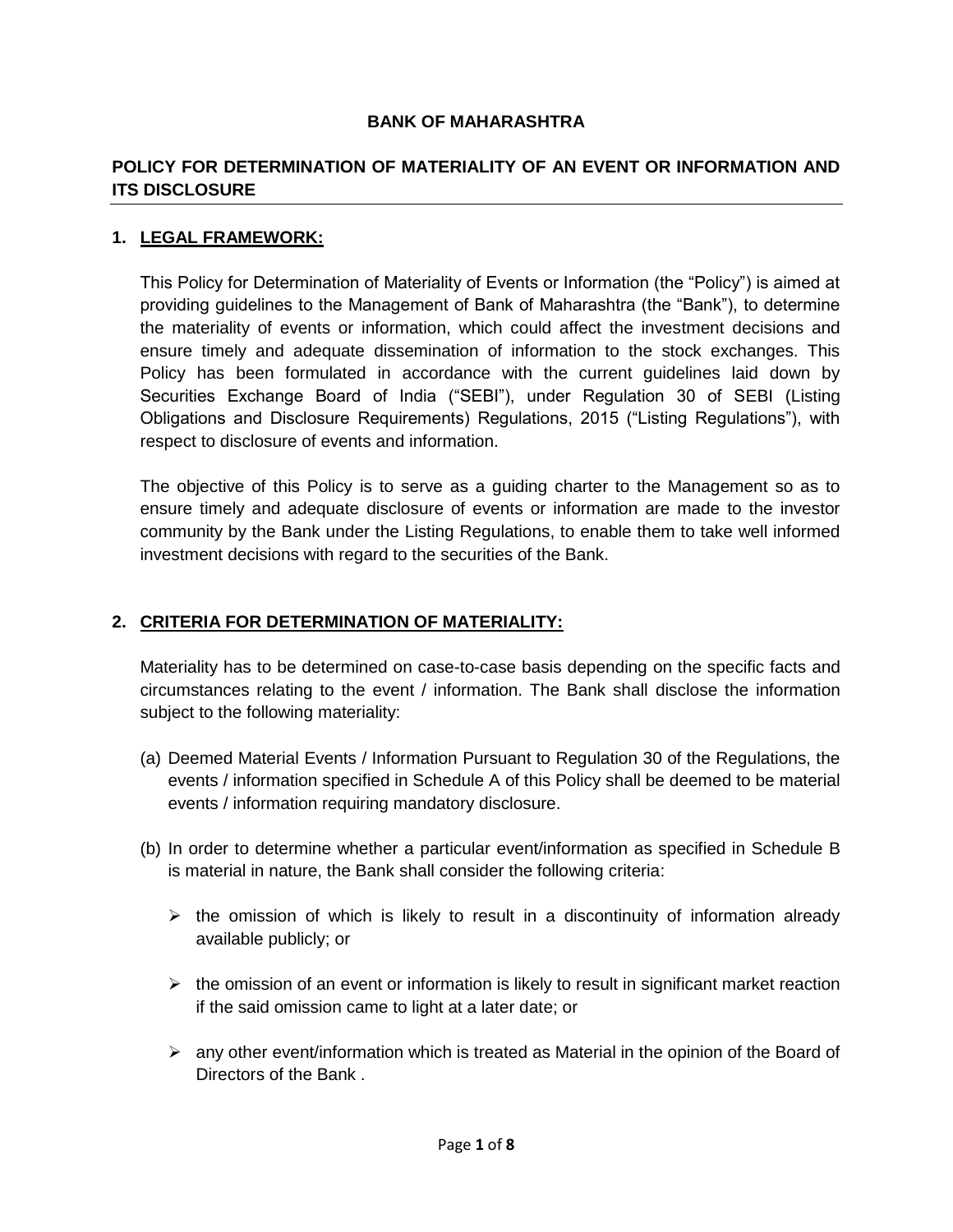(c) Information pursuant to issuance of Non-Convertible Debentures issued by the Bank, from time to time, as set out in Para B of Schedule III, as set out in Annexure "C" to this Policy.

# **3. TIMELINE FOR DISCLOSURE:**

The Bank shall make disclosure to Stock Exchange(s) of all events specified in Schedule A of this policy, as soon as reasonably possible but not later than twenty four hours from the occurrence of event or information and/or on becoming aware of it.

Provided that in case the disclosure is made after twenty-four hours of occurrence of the event or information, the Bank shall, along with such disclosures provide explanation for delay.

Provided further that disclosure with respect to events specified in Point 4 of Schedule A of this policy, shall be made within thirty minutes of the conclusion of the Board meeting.

The Bank shall disclose all events or information with respect to subsidiaries which are material for the listed entity.

The Bank shall disclose on its website all such events or information which has been disclosed to stock exchange(s) and such disclosures shall be hosted on the website of the Bank.

The Bank may on its own initiative also, confirm or deny any reported event or information to stock exchange(s).

The Bank shall provide specific and adequate reply to all queries raised by stock exchange(s) with respect to any events or information:

# **4. AUTHORITY FOR DETERMINATION AND DISCLOSURE OF MATERIALITY OF EVENTS / INFORMATION:**

In terms of Regulation 30(5) of SEBI (Listing Obligations and Disclosure Requirements) Regulations, 2015, the Board of Directors of the Bank has authorized General Manager (FMA), General Manager (IRM and Credit Monitoring) and General Manager (Board Matters) of the Bank to determine the materiality of an event or information severally/ jointly and to make disclosures to the Stock Exchanges and that the contact details of such personnel shall be disclosed to the stock exchange(s) and as well as on the Bank"s website.

Further, DGM (Investor Services) and Board Secretary and Company Secretary being the Compliance Officer are also authorized to make disclosures to the Stock Exchanges and as well as on the Bank's website.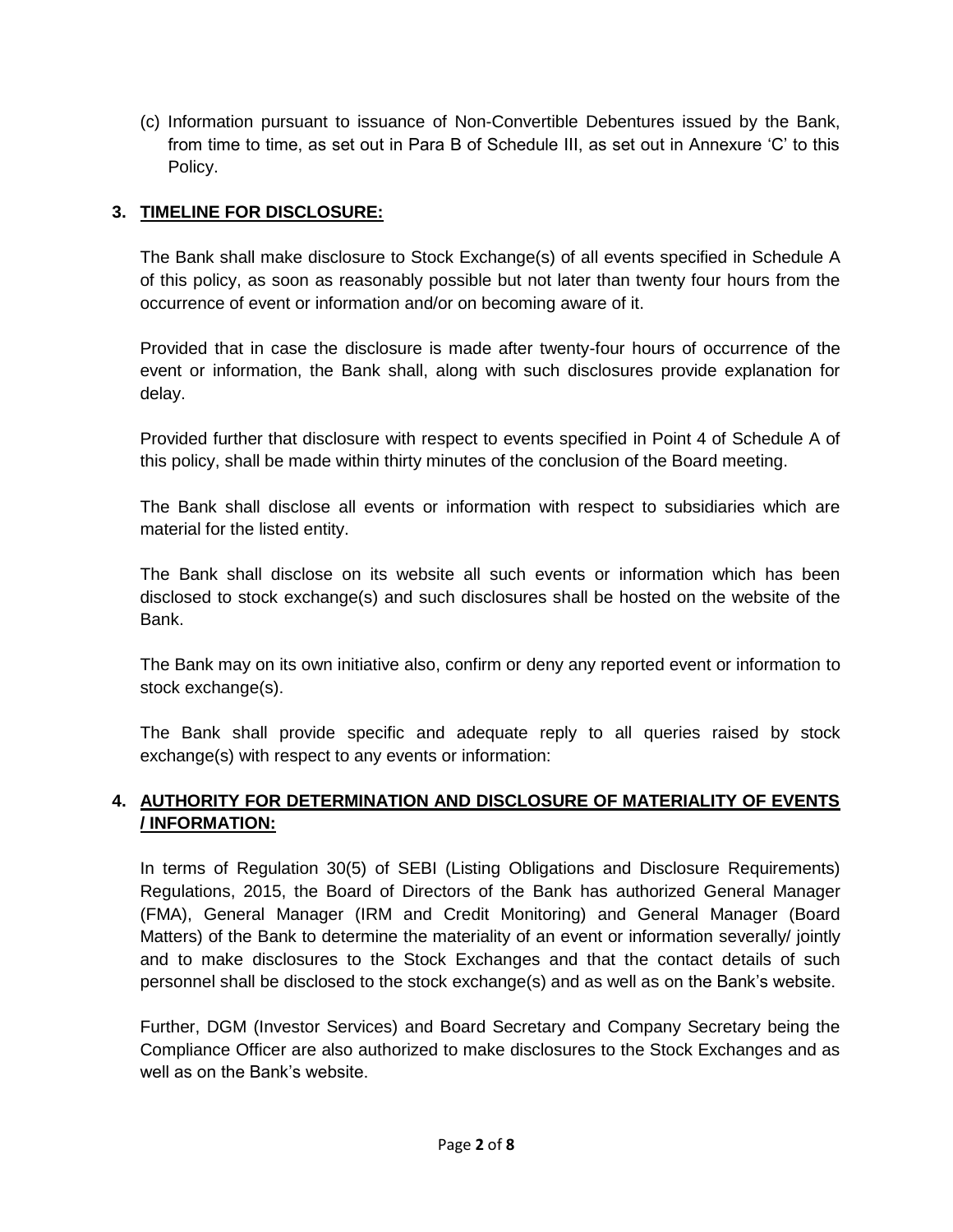### **5. IMPLEMENTATION OF POLICY:**

Under the system, all the General Managers of the Bank who are responsible for their relevant areas of the Bank"s operations shall report important events/ information, if any, which may occur in their area of operation to General Manager (FMA), General Manager (IRM and Credit Monitoring) and General Manager (Board Matters) of the Bank to enable them to determine the materiality of events/ information and for disclosure to the stock exchanges, if necessary. While reporting the information, the likely impact on the revenue /profitability/ reputation may also be reported to enable determination of materiality.

#### **6. AMENDMENT:**

Any change in the Policy shall be approved by the Board of Directors of the Bank. The Board of Directors shall have the right to withdraw and / or amend any part of this Policy or the entire Policy, at any time, as it deems fit, or from time to time, and the decision of the Board in this respect shall be final and binding.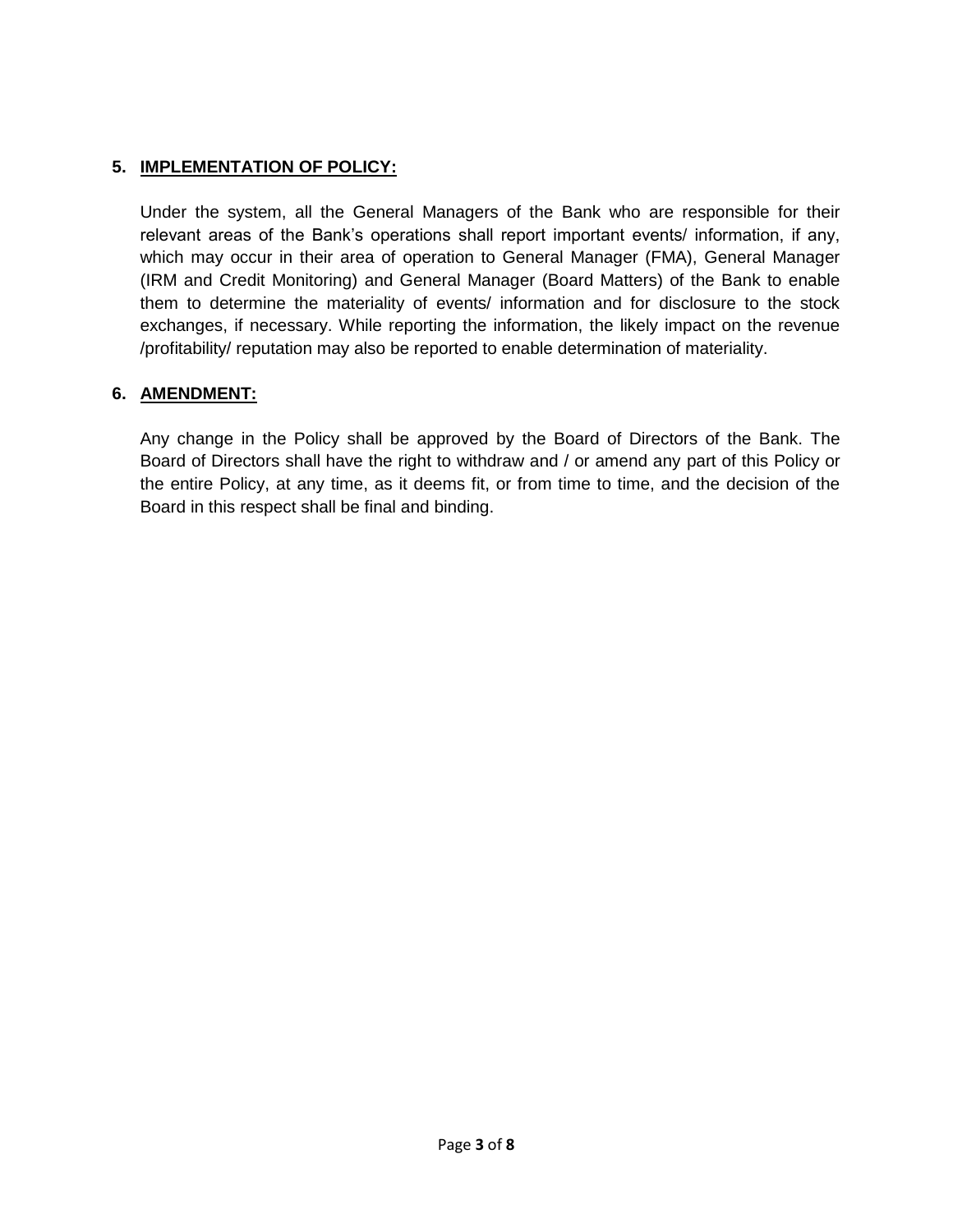# **SCHEDULE A**

(As per part A Schedule III of SEBI (Listing Obligations and Disclosure Requirements) Regulations, 2015.

**DISCLOSURES OF EVENTS OR INFORMATION** which shall be disclosed without any application of the guidelines for materiality:

1. Acquisition(s) (including agreement to acquire), Scheme of Arrangement (amalgamation/ merger/ demerger/restructuring), or sale or disposal of any unit(s), division(s) or subsidiary of the Bank or any other restructuring.

Explanation - For the purpose of this sub-para, the word 'acquisition' shall mean,-

- (i) acquiring control, whether directly or indirectly; or,
- (ii) acquiring or agreeing to acquire shares or voting rights in, a company, whether directly or indirectly, such that –
- (a) the listed entity holds shares or voting rights aggregating to five per cent or more of the shares or voting rights in the said company, or;
- (b) there has been a change in holding from the last disclosure made under sub-clause (a) of clause (ii) of the Explanation to this sub-para and such change exceeds two per cent of the total shareholding or voting rights in the said company.
- 2. Issuance or forfeiture of securities, split or consolidation of shares, buyback of securities, any restriction on transferability of securities or alteration in terms or structure of existing securities including forfeiture, reissue of forfeited securities, alteration of calls, redemption of securities etc.
- 3. Revision in Rating(s).
- 4. Outcome of Meetings of the board of directors: The listed entity shall disclose to the Exchange(s), within 30 minutes of the closure of the meeting, held to consider the following:
	- a) dividends and/or cash bonuses recommended or declared or the decision to pass any dividend and the date on which dividend shall be paid/dispatched;
	- b) any cancellation of dividend with reasons thereof;
	- c) the decision on buyback of securities;
	- d) the decision with respect to fund raising proposed to be undertaken
	- e) increase in capital by issue of bonus shares through capitalization including the date on which such bonus shares shall be credited/dispatched;
	- f) reissue of forfeited shares or securities, or the issue of shares or securities held in reserve for future issue or the creation in any form or manner of new shares or securities or any other rights, privileges or benefits to subscribe to;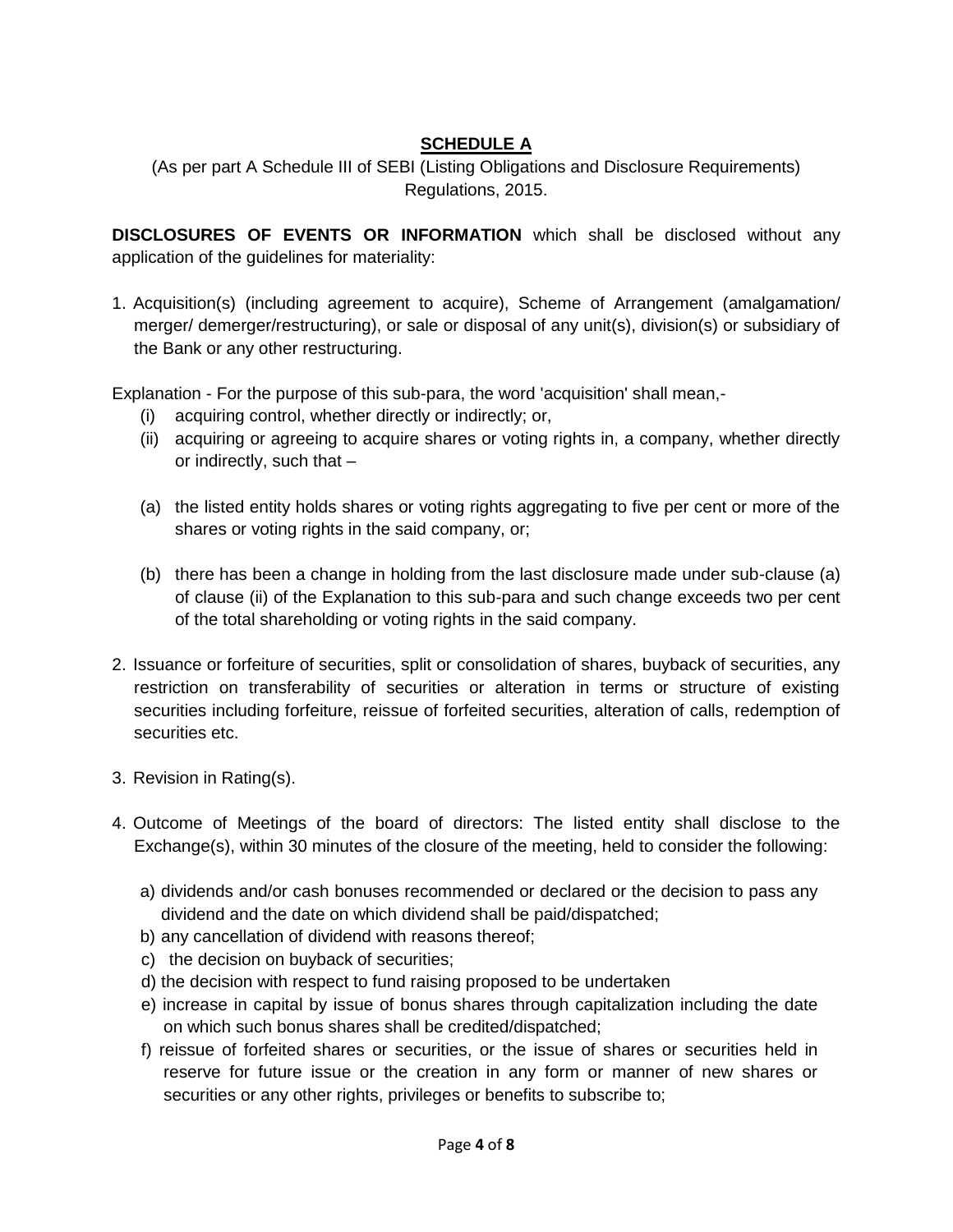g) short particulars of any other alterations of capital, including calls;

h) financial results;

i) decision on voluntary delisting by the listed entity from stock exchange(s).

- 5. Agreements (viz. shareholder agreement(s), joint venture agreement(s), family settlement agreement(s) (to the extent that it impacts management and control of the listed entity), agreement(s)/treaty(ies)/contract(s) with media companies) which are binding and not in normal course of business, revision(s) or amendment(s) and termination(s) thereof.
- 6. Fraud/ Defaults by promoter or key managerial personnel by the Bank or arrest of key managerial personnel or promoter.
- 7. Change in Directors, Key Managerial Personnel (Managing Director, Chief Executive Officer, Chief Financial Officer, Company Secretary etc.,) Auditors and Compliance Officer.
- 8. Appointment or discontinuation of share transfer agent.
- 9. Corporate debt restructuring, if any done for the Bank
- 10. One time settlement by the Bank of its borrowings, if any.
- 11. Reference to BIFR and winding-up petition filed by any party / creditors.
- 12. Issuance of Notices, call letters, resolutions and circulars sent to shareholders, debenture holders or creditors or any class of them or advertised in the media by the listed entity.
- 13. Proceedings of Annual and extraordinary general meetings of the listed entity.
- 14. Amendments to memorandum and articles of association of listed entity, in brief.
- 15. Schedule of Analyst or institutional investor meet and presentations on financial results made by the listed entity to analysts or institutional investors;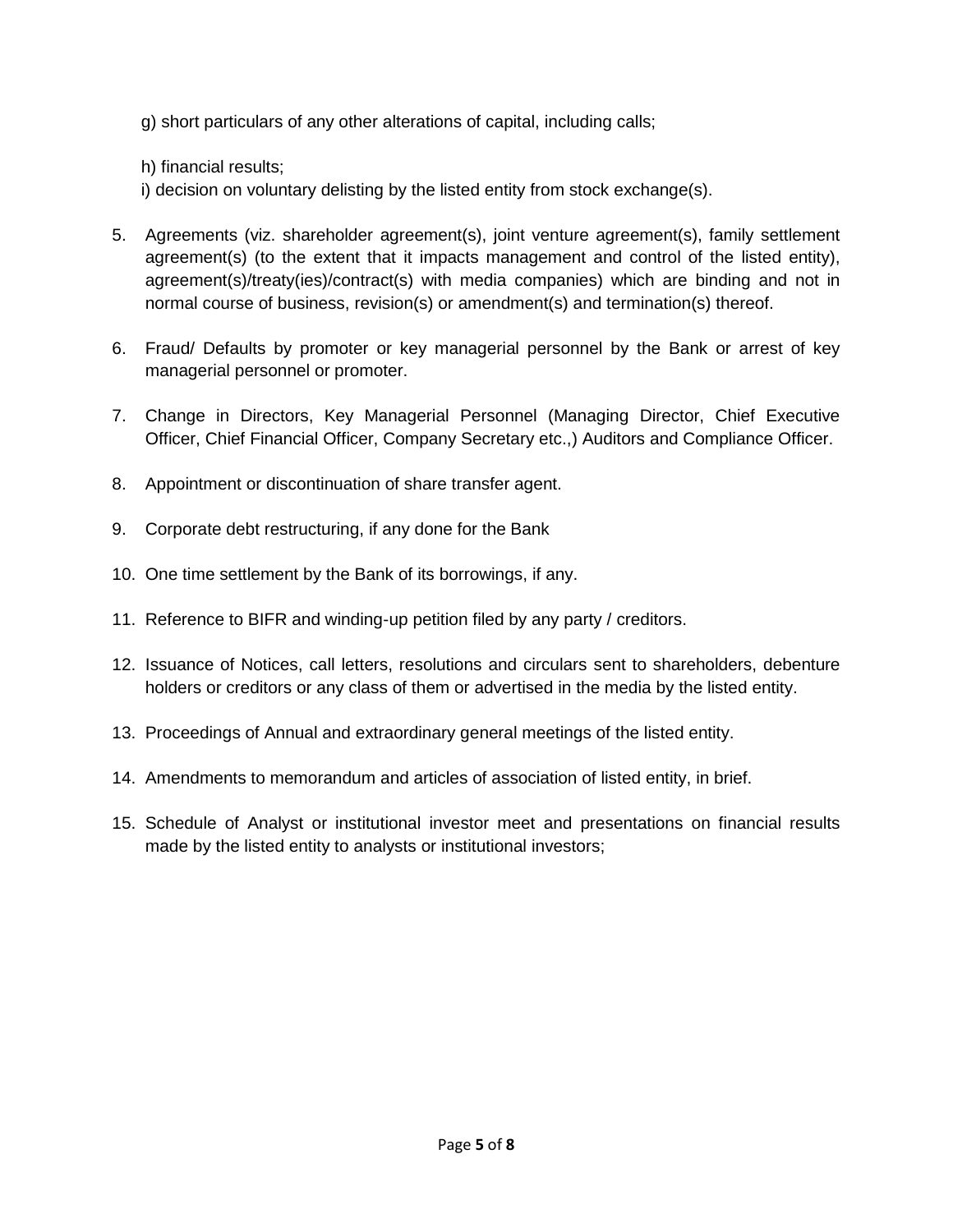### **SCHEDULE B**

**DISCLOSURES OF EVENTS OR INFORMATION** which shall be disclosed upon application of the guidelines for materiality:

- 1. Commencement or any postponement in the date of commencement of commercial production or commercial operations of any unit/division.
- 2. Change in the general character or nature of business brought about by arrangements for strategic, technical, manufacturing, or marketing tie-up, adoption of new lines of business or closure of operations of any unit/division (entirety or piecemeal).
- 3. Capacity addition or product launch.
- 4. Awarding, bagging/ receiving, amendment or termination of awarded/bagged orders/contracts not in the normal course of business.
- 5. Agreements (viz. loan agreement(s) (as a borrower) or any other agreement(s) which are binding and not in normal course of business) and revision(s) or amendment(s) or termination(s) thereof.
- 6. Disruption of operations of any one or more units or division of the listed entity due to natural calamity (earthquake, flood, fire etc.), force majeure or events such as strikes, lockouts etc.
- 7. Effect(s) arising out of change in the regulatory framework applicable to the listed entity.
- 8. Litigation(s) / dispute(s) / regulatory action(s) with impact.
- 9. Fraud/defaults etc. by directors (other than key managerial personnel) or employees of Bank.
- 10. Options to purchase securities including any ESOP/ESPS Scheme.
- 11. Giving of guarantees or indemnity or becoming a surety for any third party.
- 12. Granting, withdrawal, surrender, cancellation or suspension of key licenses or regulatory approvals.
- 13. Any other information/event viz. major development that is likely to affect business, e.g. emergence of new technologies, expiry of patents, any change of accounting policy that may have a significant impact on the accounts, etc., and brief details thereof and any other information which is exclusively known to the Bank which may be necessary to enable the holders of securities of the Bank to appraise its position and to avoid the establishment of a false market in such securities.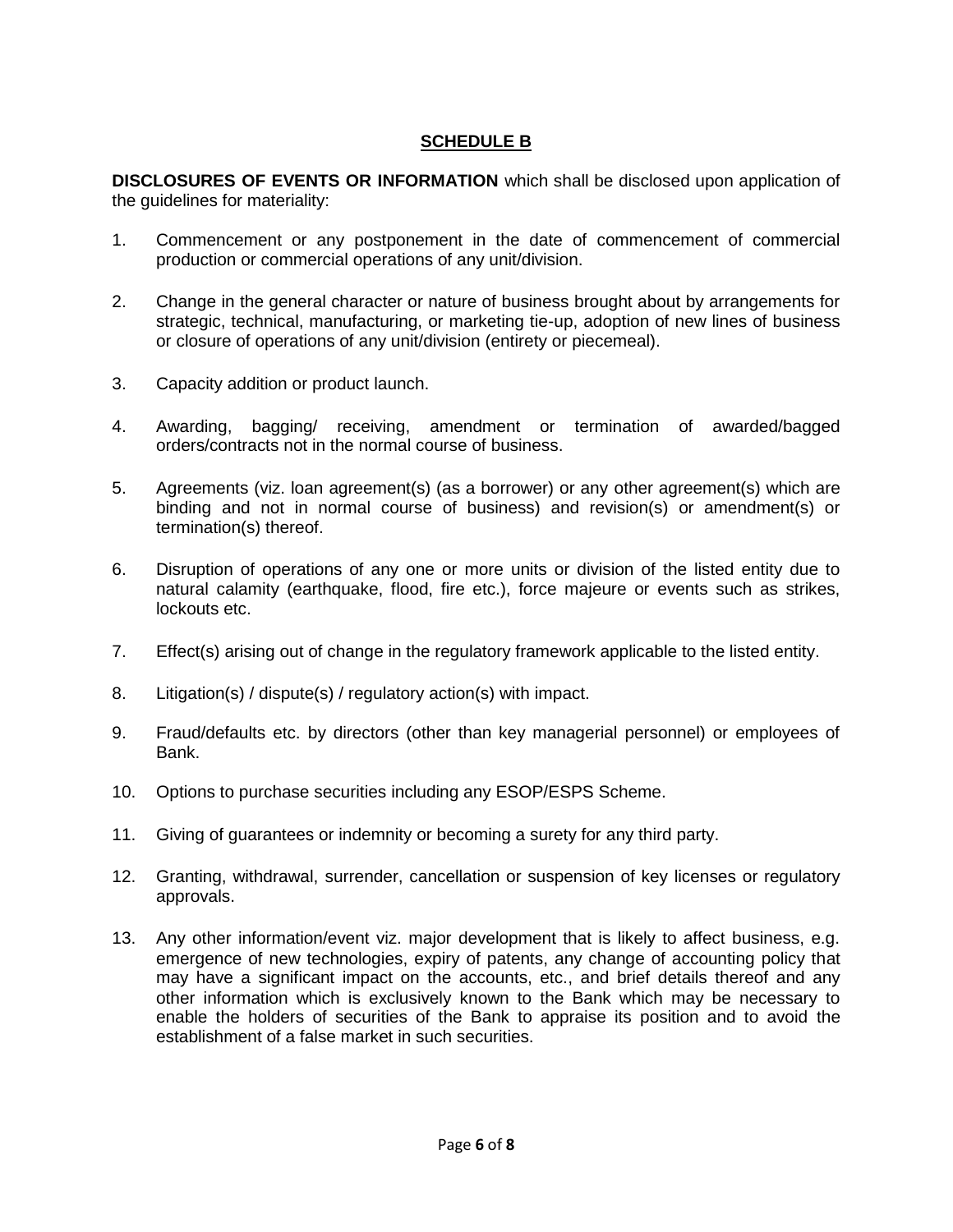# **SCHEDULE C**

**Disclosure of Information Having Bearing on Performance/Operation of Listed Entity and/or Price Sensitive Information: Non-Convertible Debt Securities & Non-Convertible Redeemable Preference Shares.**

Bank shall promptly inform to the stock exchange(s) of all information which shall have bearing on performance/operation of the listed entity or is price sensitive or shall affect payment of interest or dividend of non-convertible preference shares or redemption of non convertible debt securities or redeemable preference shares including:

- 1. Expected default in timely payment of interests/preference dividend or redemption or repayment amount or both in respect of the non-convertible debt securities and nonconvertible redeemable preference shares and also default in creation of security for debentures as soon as the same becomes apparent.
- 2. Any attachment or prohibitory orders restraining the listed entity from transferring nonconvertible debt securities or non-convertible redeemable preference shares from the account of the registered holders along-with the particulars of the numbers of securities so affected , the names of the registered holders and their demat account details.
- 3. Any action which shall result in the redemption, conversion, cancellation, retirement in whole or in part of any non-convertible debt securities or reduction, redemption, cancellation, retirement in whole or in part of any non-convertible redeemable preference shares.
- 4. Any action that shall affect adversely payment of interest on non-convertible debt securities or payment of dividend on non-convertible redeemable preference shares including default by issuer to pay interest on non-convertible debt securities or redemption amount and failure to create a charge on the assets.
- 5. any change in the form or nature of any of its non-convertible debt securities or nonconvertible redeemable preference shares that are listed on the stock exchange(s) or in the rights or privileges of the holders thereof and make an application for listing of the securities as changed, if the stock exchange(s) so require.
- 6. Any changes in the general character or nature of business / activities, disruption of operation due to natural calamity, and commencement of commercial production / commercial operations.
- 7. Any events such as strikes and lock outs, which have a bearing on the interest payment/ dividend payment / principal repayment capacity.